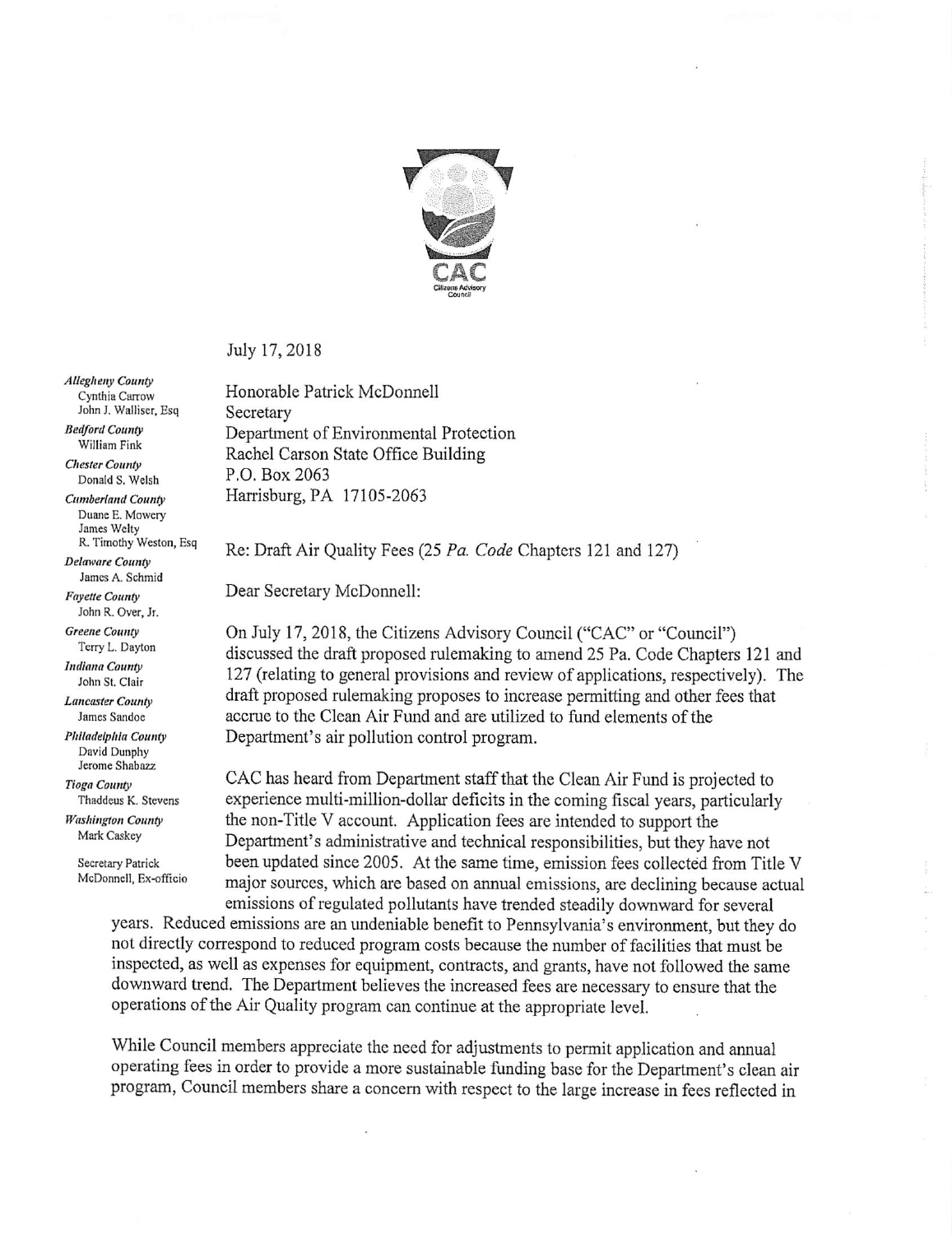this proposal and its impacts on regulated facilities. In reviewing this proposal, the Council identified a series of questions that warrant further examination as this proposed rulemaking is considered, and before fee increases are finalized:

(1) The Department and EQB need to carefully consider whether all activities funded by the proposed fee schedule are necessary to adequately fulfill the Department's core roles and responsibilities in air quality protection. As seen in other programs, efforts need to be pursued to examine the entire permit review process to assure maximum efficiency in focusing reviews on the really important aspects that are core to DEP's mission. For example, concern has been expressed that some Department staff completely replicate (not just review) air quality modeling efforts, consuming time to run the same models that others have already run. In other cases, requests have been made for risk impact analyses not mandated by federal or state regulations analyses which then engender extensive, and expensive, staff reviews.

(2) The Council suggests that the proposed rulemaking package be clarified as to whether fees will be charged for permit extensions that become necessary due to a delay in the Department's review (e.g., extension of temporary operating authority under plan approvals pending agency review of performance stack test protocols, which are predicate to approval of an operating permit).

(3) The Council suggests that language be included in § 127.465(c) to allow the submission of permit applications and other documents via "reputable express services," such as Federal Express and UPS, which are commonplace and effective for this purpose. The currently proposed language only allows for submission "by hand delivery," certified mail or electronic submission. In fact, express services are frequently used by applicants, and the rules should allow for use of such services.

Subject to the foregoing comments and suggested amendments, at the meeting on July 17,2018, the Council voted to concur with the Department's proposal to present the proposed Air Quality Fees rulemaking package to the Environmental Quality Board for publication as proposed rules, with provision for an adequate period for public comment. The Council will be most interested in seeing and reviewing those public comments before providing a recommendation on the ultimate final rulemaking proposal.

Sincerely,

Donald J. Welsh

Donald S. Welsh, Chair Citizens Advisory Council